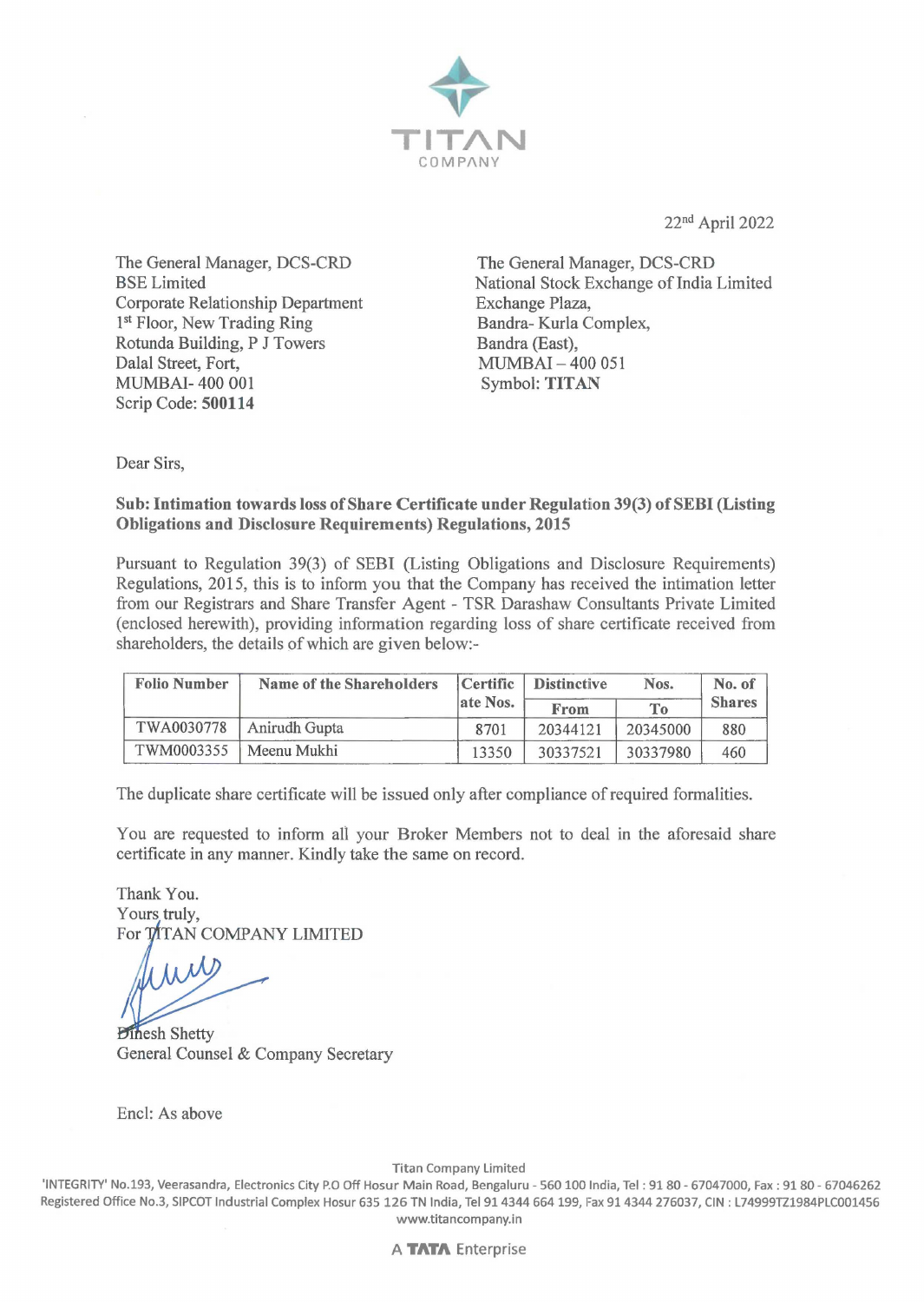

**National Stock Exchange of India Ltd. Date :-20/04/2022 Exchange Plaza Plot No.c-1, G-Block IFB Centre Bandra-Kurla Complex Bandra (East), Mumbai 400051 Maharashtra India**

**Attn : The Secretary of Stock Exchange**

Dear Sir[s]/Madam,

UNIT : Titan Company Limited RE : LOSS OF SHARE CERTIFICATES.

We have to advise you to place the appended Notice regarding loss of Certificate[s] for attention of the Members of the Exchange, with instructions that they communicate to us immediately if they are in <sup>a</sup> position to give us information relating to any transaction or whereabouts of the original certificate[s].

# **This is computer generated letter and does not require signature.**

**TSR DARASHAW CONSULTANTS PRIVATE LIMITED**

(Subsidiary of Link Intime India Private Limited) C-101, 1st Floor, 247 Park, Lal Bahadur Shastri Marg, Vikhroli (West), Mumbai - 400083 CIN - U74999MH2018PTC307859 Tel.: +91 22 6656 8484 Fax : +91 22 6656 8494 E-mail : [csg-unit@tcplindia.co.in](mailto:csg-unit@tcplindia.co.in) Website : <https://www.tcplindia.co.in>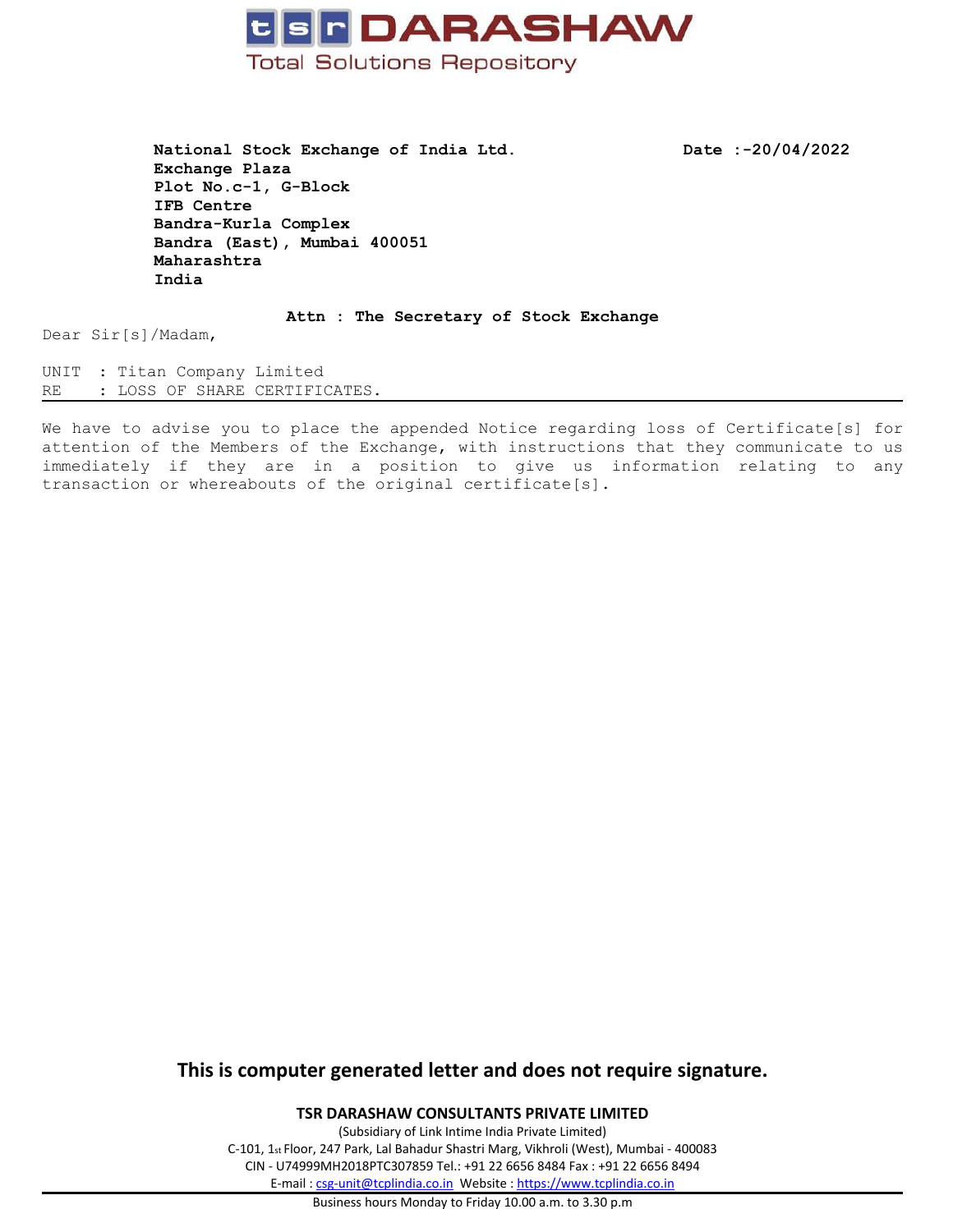

### **NOTICE Titan Company Limited Regd. Off : INTEGRITY, NO. 193, VEERASANDRA OFF HOSUR MAIN ROAD,ELECTRONICS CITY P.O BANGALORE KARNATAKA 560100**

NOTICE is hereby given that the certificate[s] for the under mentioned securities of the Company has / have been lost / mislaid and holder[s] of the said securities has/have applied to the Company to issue duplicate certificate[s]. Any person who has <sup>a</sup> claim in respect of the said securities should lodge such claim with the Company at the Registered Office, within 15 days from this date, else the Company will proceed to issue duplicate certificate[s] without further intimation.

| Folio No.  | Name of the holders (Inc Joint Holders) | Shares of Rs. 1.00/- each | Certificate No. | Distinctive Nos.  |
|------------|-----------------------------------------|---------------------------|-----------------|-------------------|
| TWA0030778 | ANIRUDH GUPTA                           | 880                       | 8701            | 20344121-20345000 |
| TWM0003355 | MEENU MUKHI                             | 460                       | 13350           | 30337521-30337980 |

**Date :- 20/04/2022**

**Place :- Mumbai**

# **This is computer generated letter and does not require signature.**

#### **TSR DARASHAW CONSULTANTS PRIVATE LIMITED**

(Subsidiary of Link Intime India Private Limited) C-101, 1st Floor, 247 Park, Lal Bahadur Shastri Marg, Vikhroli (West), Mumbai - 400083 CIN - U74999MH2018PTC307859 Tel.: +91 22 6656 8484 Fax : +91 22 6656 8494 E-mail : [csg-unit@tcplindia.co.in](mailto:csg-unit@tcplindia.co.in) Website : <https://www.tcplindia.co.in>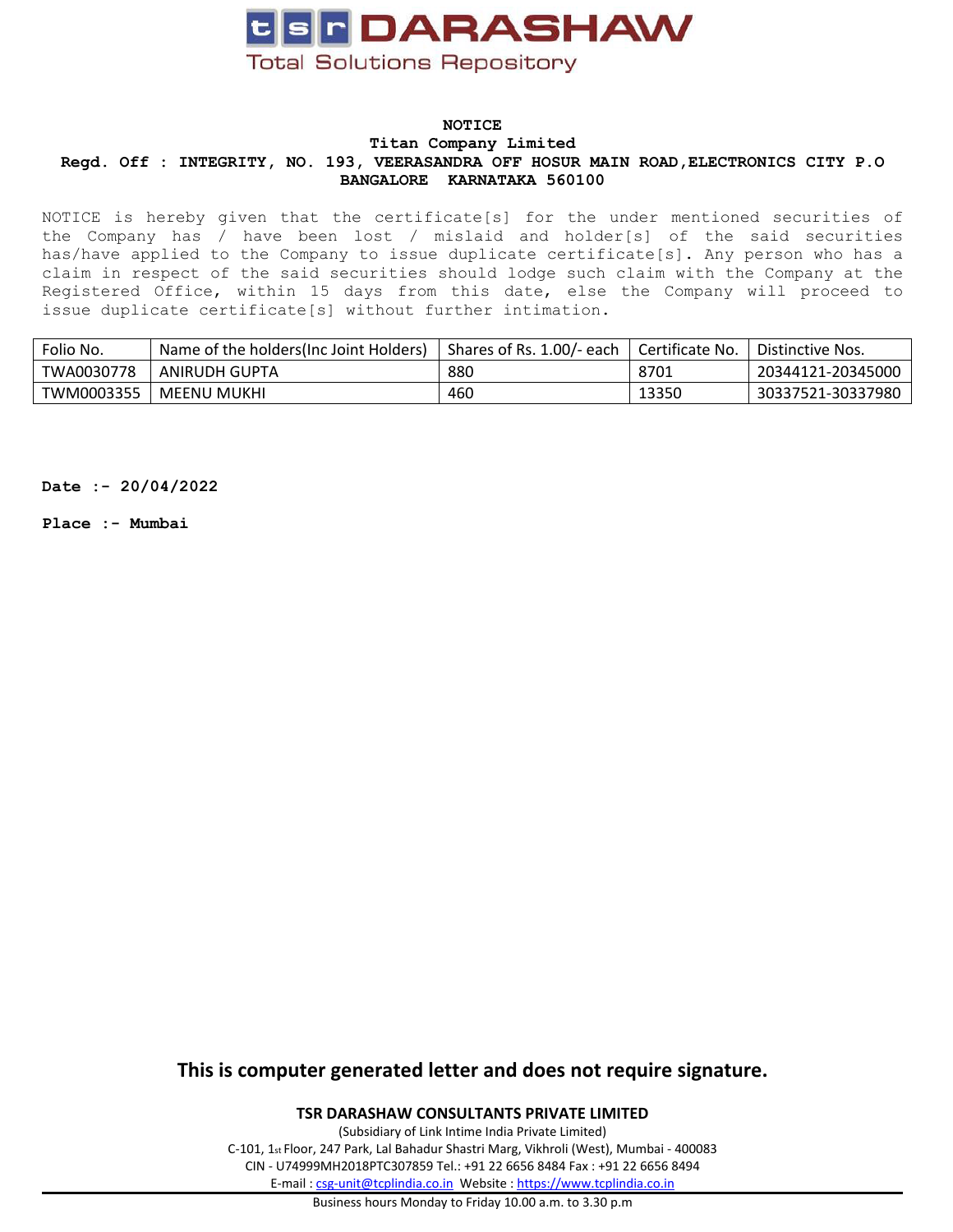

**BSE LIMITED Date :- 20/04/2022 PHIROZE JEEJEEBHOY TOWERS DALAL STREET FORT MUMBAI MAHARASHTRA INDIA 400001**

#### **Attn : The Secretary of Stock Exchange**

Dear Sir[s]/Madam,

UNIT : Titan Company Limited RE : LOSS OF SHARE CERTIFICATES.

We have to advise you to put the appended Notice regarding loss of Certificate[s] for attention of the Members of the Exchange, with instructions that they communicate to us immediately if they are in <sup>a</sup> position to give us information relating to any transaction or whereabouts of the original certificate[s].

# **This is computer generated letter and does not require signature.**

**TSR DARASHAW CONSULTANTS PRIVATE LIMITED**

(Subsidiary of Link Intime India Private Limited) C-101, 1st Floor, 247 Park, Lal Bahadur Shastri Marg, Vikhroli (West), Mumbai - 400083 CIN - U74999MH2018PTC307859 Tel.: +91 22 6656 8484 Fax : +91 22 6656 8494 E-mail : [csg-unit@tcplindia.co.in](mailto:csg-unit@tcplindia.co.in) Website : <https://www.tcplindia.co.in>